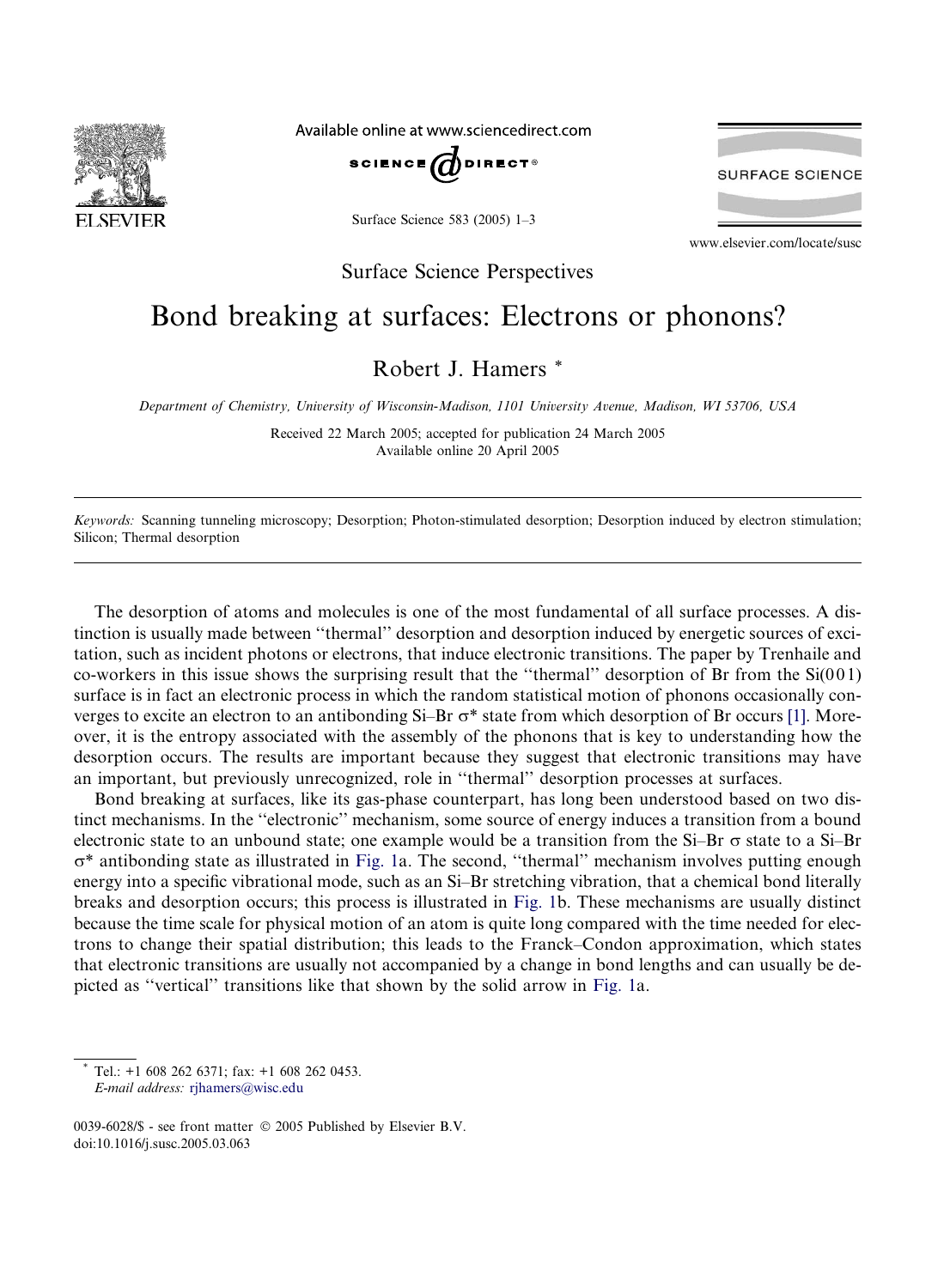<span id="page-1-0"></span>

Fig. 1. Classical desorption processes. (a) Desorption induced by an electronic excitation, represented by the solid vertical arrow. (b) Desorption induced by thermal excitation of a vibrational mode.

In most systems, the bound and unbound electronic states are quite widely separated in energy. Consequently, processes involving excited electronic states usually are initiated by some form of direct energetic excitation such as electrons or photons that impinge on the surface and directly or indirectly (e.g., secondary electrons instead of the primary electrons) induce an excitation to a higher electronic state from which desorption occurs [\[2–4\]](#page-2-0). Because, thermal electrons usually have insufficient energy to promote a system to a new electronic state, the separability of thermal and electronic excitations is usually valid. However, Trenhaile et al. show that this separability is clearly violated for desorption of Br from the  $Si(001)$  surface, such that *neither* of the above mechanisms is correct; their results suggest that electrons may have a much more important role than had been previously recognized in desorption, adsorption and other surface chemical processes.

For semiconductors, the chemical potential of the electrons (Fermi level) is controlled by the doping. However, thermal desorption processes are typically not affected by the doping, because the pathway to desorption basically involves sitting in one electronic state and climbing a ladder in which vibrational energy is stochastically added and removed from the bond until some very small fraction of the time—the atoms are pulled far enough apart that the bond breaks. The atom displacements are all-important, and the electrons simply follow the lead.

The paper by Trenhaile and Weaver shows that the desorption of bromine from the  $(001)$  surface of silicon involves a thermally driven electronic excitation that is controlled by the *coupling* of phonons with the electrons—in short, it is the breakdown of the Franck–Condon principle that makes the reaction possible. They show that desorption occurs via a confluence of  $\sim$ 10–20 phonons, each of energy  $\sim$ 60 meV, that together are able to excite an electron to an antibonding  $Si-Br \sigma^*$  state from which desorption occurs. What is especially interesting is that the phonons do not directly induce desorption (as in a classical bond-breaking mechanism), but that the phonons excite an electron, which then does the work.

In order to prove this unusual mechanism, Trenhaile et al. performed a very interesting and novel analysis of how the rate of desorption changes with doping and with temperature. They show that desorption occurs more readily from n-type samples than from p-type samples at some temperatures but that there is a cross over in kinetics at  $\sim$ 700 K. The doping dependence and the agreement between the energy deduced from experiment and the separation between  $E_{\sigma^*}$  and  $E_F$  clinches that idea that electronic transition must be involved.

What is perhaps even more novel is how they establish the crucial role of *phonons* in controlling the desorption process. To do this, they note that the rate of desorption can be described in terms of a rate equation as rate =  $A^*$ exp( $-\Delta G/kT$ ), where  $\Delta G$ , the activation barrier, represents the change in free energy in order to get to the transition state [\[5\]](#page-2-0). This activation barrier has a contribution from the enthalpy (the energy required to promote an electron from the Fermi energy to the Si–Br  $\sigma^*$  state) and from the change in entropy associated with the phonons. Since the number of ways that the phonons can be assembled is greater when the barrier is larger, the entropic and enthalpic contributions compensate one another; this